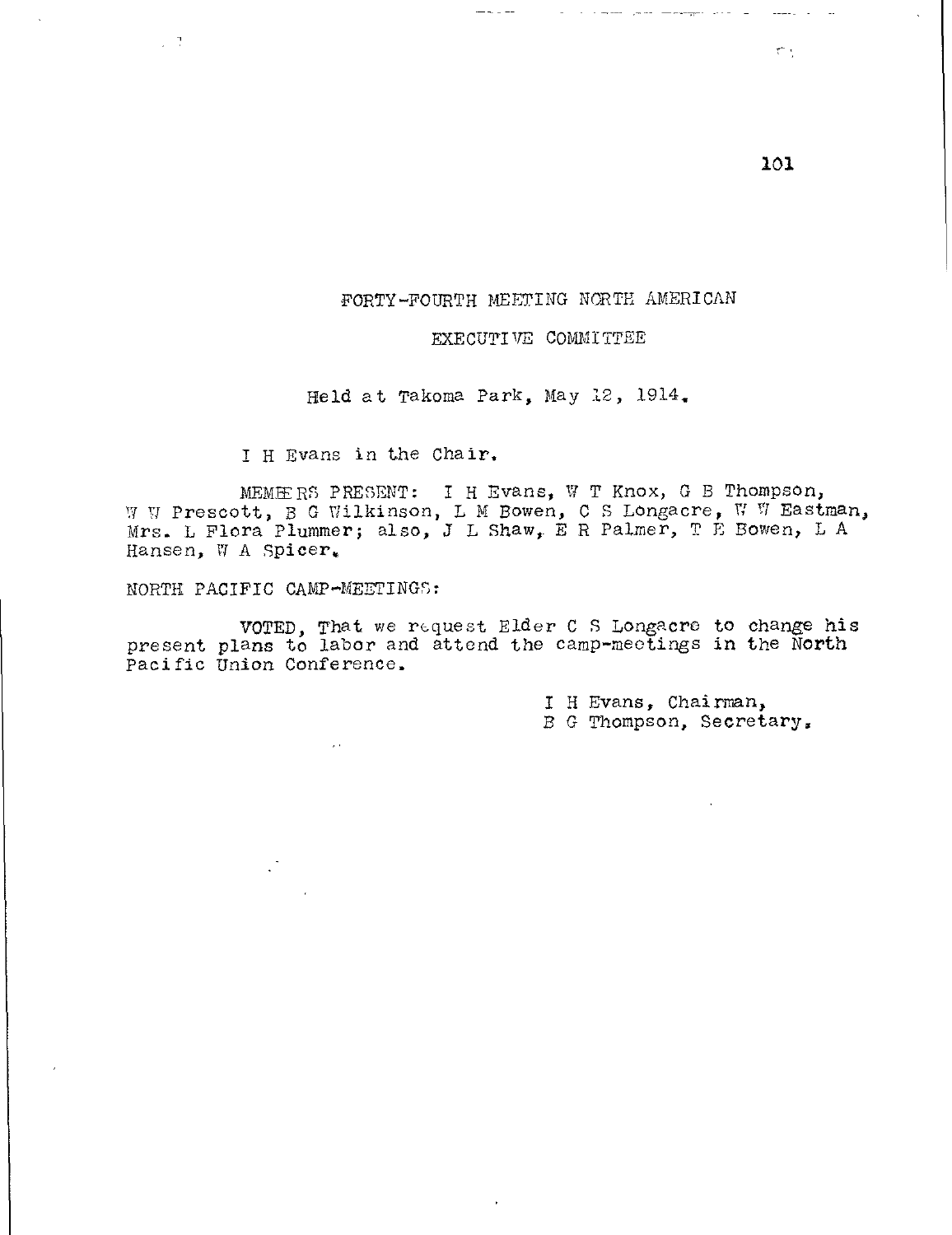### FORTY—FIFTH MEETING

## NORTH AMERICAN CONFERENCE EXECUTIVE COMMITTEE

Held in Takoma Park, May 19, 1914.

I H Evans in the Chair.

Prayer by C L Benson.

PRESENT: I H Evans, W T Knox, W W Prescott, B G Thompson, Miss Matilda Erickson, Mrs. L Flora Plummer, L M Bowen, W W Eastman; also, J L Shaw, H E Rogers, C L Benson, W A Spicer.

SALARY — RUBY DAVIS:

VOTED, That the salary of Miss Ruby Davis, stenographer in the Missionary Volunteer Department, be \$10.00 per week.

SPICER — CAMP—MEETINGS:

VOTED, That W A Spicer be invited to attend as many of the early camp—meetings in the Columbia Union as circumstances will permit.

FOREIGN TRAINING SCHOOL:

VOTED, That Elder E. Hilliard be invited to come to Chicago to head a training school for foreign workers, to be started by Elder 0 A Olsen, Secretary of the Foreign Department, it being our under standing that Brother Olsen would be able to provide for all the expense of rent, etc., and all the expense we would be asked to meet would be the salary of Elder Hilliard.

## FOREIGN MISSION COLLECTION:

VOED, That we approve of the following plan suggested by Elder Olsen for working up the offering to be taken in all our churches August 22 for the foreign work in this country.

1. That matter be prepared for a sixteen-page leaflet, and this to be printed in time to be circulated to all our churches before the fourth Sabbath in August. In this leaflet will be given information concerning the immigration and all the latest data will be presented, and the object is to give our people general information concerning the immigrant question, or rather, foreigners in North America.

a. That there be prepared a special program for that Sabbath in the Gazette, I suppose in the August number, and the matter set

Ica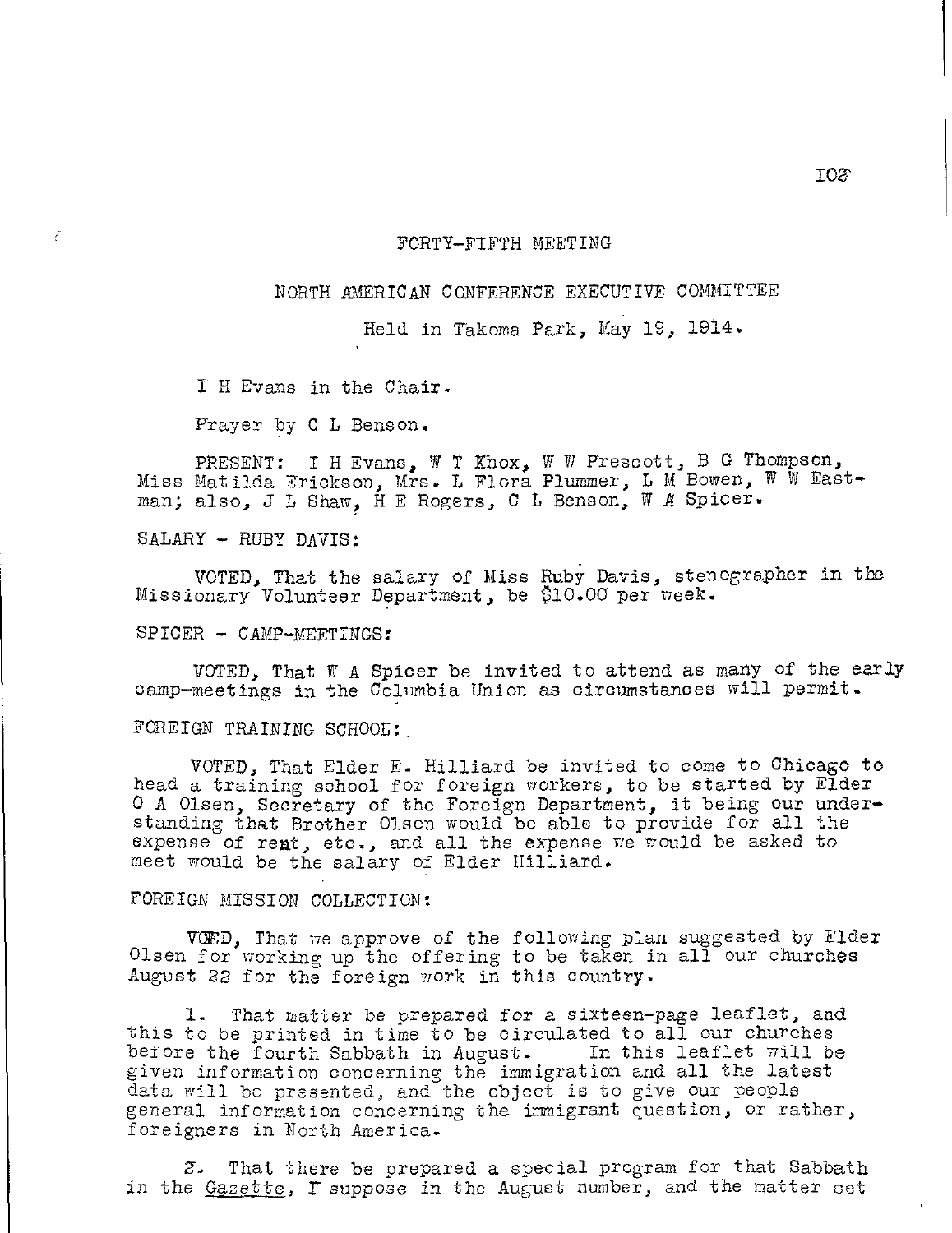before our people in as vivid a manner as possible for the purpose<br>of soliciting a large contribution. This to be in charge of of soliciting a large contribution. those at the office in Washington; the Gazette editorial staff to arrange the program.

3. The circulation of the leaflet to be through the tract societies and our missionary organization.

4. Besides this there should be articles in the Review, and our Union papers, calling attention to this matter before the time comes for our collection.

#### MID-SUMMER OFFERING:

 $\vec{\xi}$ 

VOMD, That we add to the members of the General Conference Committee appointed to prepare matter for the mid-summer offering to be taken in the churches July 4, the names of I H Evans and G B Thompson.

#### HOME MISSION SECRETARY:

VOTED, That we invite the Columbia Union to secure the release of Elder Fred Paap, now laboring in the Cheapeake Conference, to take the position of Secretary of the Home Missionary Department, with the understanding that his permament appointment is subject to the approval of the Fall Gouncil.

## QUARTERLY REPORTS:

VOTED, That quarterly evangelical reports be secured from all local and union conferences and published in a sheet, to be mailed each quarter to all our workers, and that thirty days be allowed after the close of each quarter for all reports to be received from the field; and further,

That the Statistical Secretary be instructed to close his report promptly at this date, have the reports printed and sent to all wlrkers each quarter, even though incomplete reports have been received from the field.

#### SPECIAL APPROPRIATION-VIRGINIA:

VOED, That a special appropriation of  $\$250.00$  be made to the Virginia Conference for the Shenandoah Valley School, and that we duggest that the Union and the Virginia Conferences make up the remaining \$250.00.

t H Evans, Chairman,

G B Thompson, Secretary.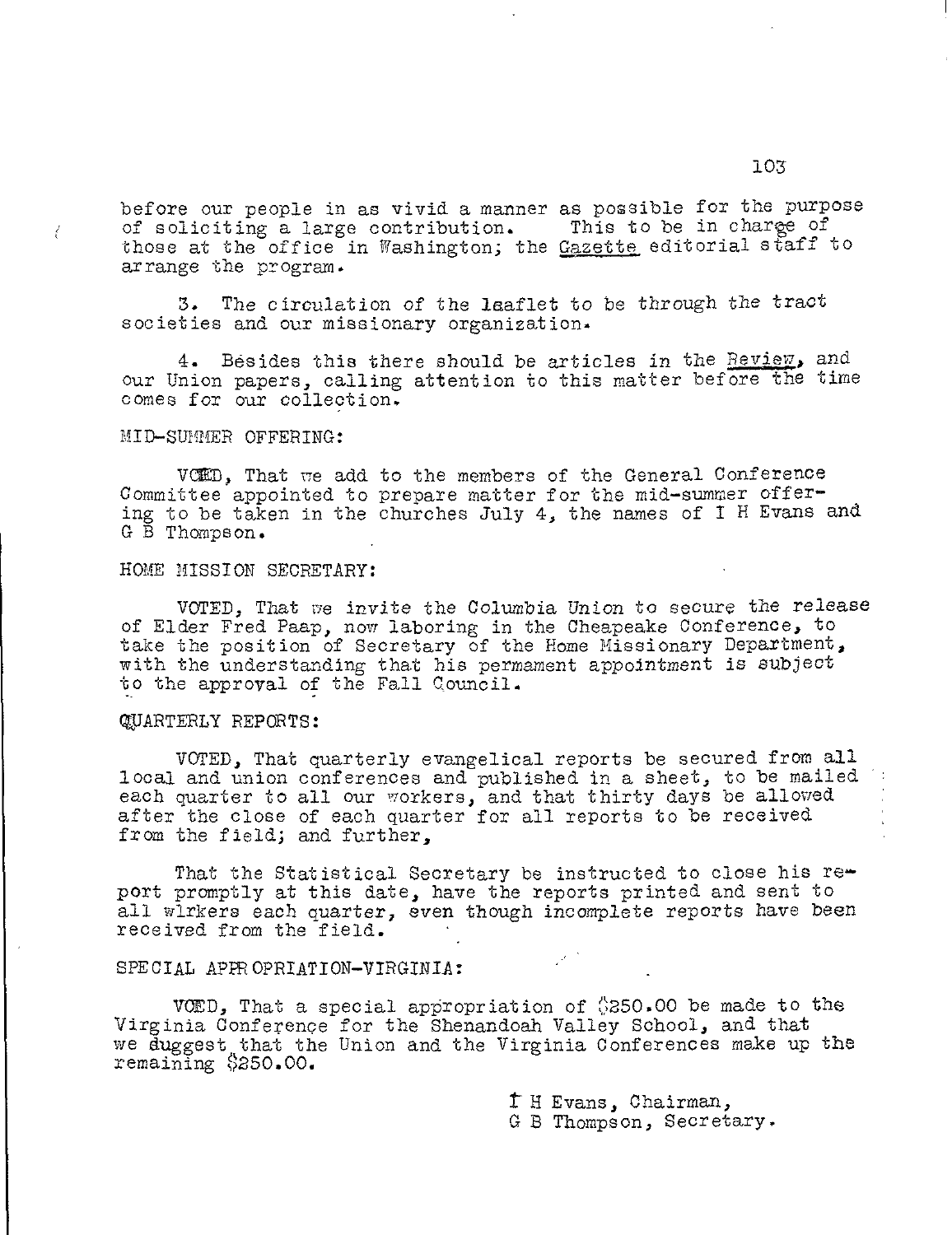### FORTY-SIXTH MEETING OF THE

# NORTH AMERICAN DIVISION CONFERENCE EXECUTIVE

### COMMITTEE

Held at Takoma Park, D. C., May 26, 1914.

I H Evans in the chair.

 $\int_0^{+\infty}$ 

PRESENT: I H Evans, W T Knox, W W Eastman, Dr. H. W. Miller, Mrs. L F Plummer; also, F M Wilcox, L A Hansen, T E Bowen, H E Kern, W A Spicer.

# HARVEST INCATHERING CAMPAIGN:

T E Bowen presented a detail plan for the promotion of the Harvest Ingathering Campaign for 1914, which was adopted as follows:-

# WORKING SCHEDULE FOR 1914 HARVEST INGATHERING CAMPAIGN.

Careful study having been given the coming Harvest Ingathering Campaign for Missions with the special missions number of the Review, the Division Conference Committee recommend the following:

1. That the special campaign week be set for October 5-9, continuing until December 31.

En view of the action of the Committee at the spring council as follows, $--$ 

"Voted, That the promotion of the Harvest Ingathering Campaign remain in the General Conference Treasury and Mission Board departments, as at present, and further,

"VOTED, That the rallying cry be tone Hundred Thousand Dollars for Missions," --

2. That the officials of union and local conferences, as formerly, assume the burden of promoting the campaign in their own territory; and that each union and local conference take for their rallying cry their proportion of the One Hundred Thousand Dollars for Missions, endeavoring to actually gather the money before the close of 1914.

3. That the Review and Herald Publishing Association be prepared to fill all orders for papers from tract societies by September 1.

4. That sample copies of Ingathering Reviews be supplied union and local conference officials, also camp-meeting workers,

104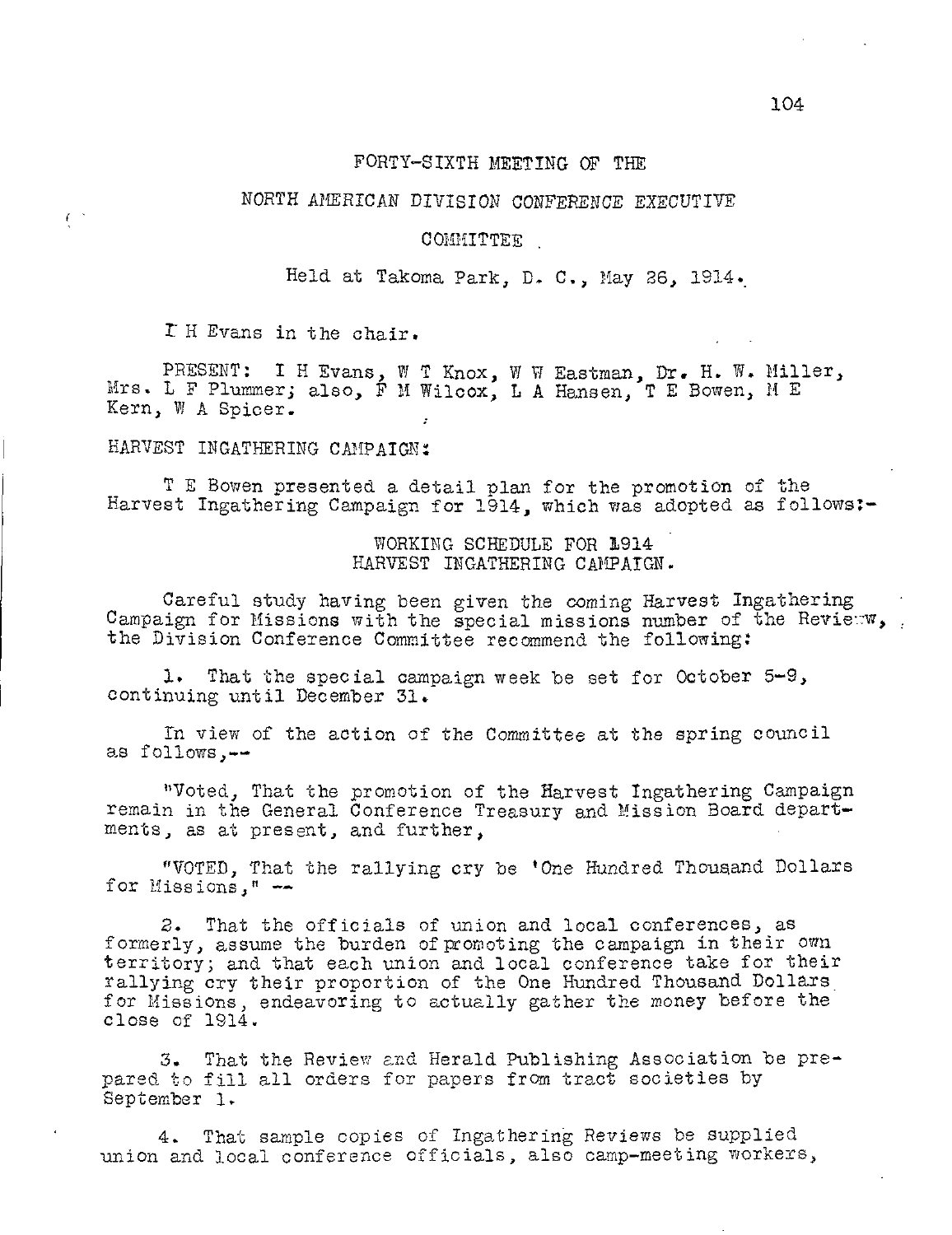during July and August.

5. That Conferences be asked to supply the Review and Herald with the names and addresses of elders with the number of campaign leaflets that would be requred by each church in their respective conferences, and that these be mailed direct from the Review and Herald.

6. (a) That Information Leaflet, Experience Leaflet, and Official Solicitor's Card be combined in one document in order to simplify matters and to insure placing these needed supplies in the hands of the workers. (b) That each secretary furnish the Review and Herald with the lists of names of church officials and addressess and the number of Information-Experience Leaflets to be mailed each church by August 1, without fail. (c) That tract society secretaries use the regular periodical order blanks in ordering special mission numbers of the Review.

7. (a) That a letter be written union conference presidents, by the Division Conference Treasury Department, by June 15, opening the campaign with these officials and camp-meeting laborers, thus getting the importance of the Harvest Ingathering for missions before all those attending these meetings. (b) That by the last of June, I H Evans, president of the North American Division Conference, also write the union conference presidents, urging the importance of beginning early to plan for an energetic campaign in our endeavor to raise  $\text{\textdegree{100}}$ ,000 for missions during 1914.

That during September articles be written for the Review and union conference papers by I H Evans, W T Knox, G B Thompson, T E Bowen, and W A Spicer, preparatory to opening of the campaign the first of October.

9 That the Review and Herald print 50,000 Information Leaf-<br>containing Experiences, and Solicitor's Cards. These supplies lets, containing Experiences, and Solicitor's Cards. to be ready for supplying the field by August 15.

.10. That special readings upon the Harvest Ingathering Campaign be prepared to be read in all the churches Sabbath, September 26, with supplementary short reading for Sabbath, October 3.

11. That the secretary of the Young People's Department and the secretary of the Home Missionary Department be asked to unite in securing the cooperation of all our Young People and missionary societies in the Ingathering Campaign.

12. That all orders for Mission Reviews be sent direct to the Review and Herald Publishing Association by tract societies as the Review and Herald shall direct. Also that the Review and Herald furnish union and local conference officials with a weekly